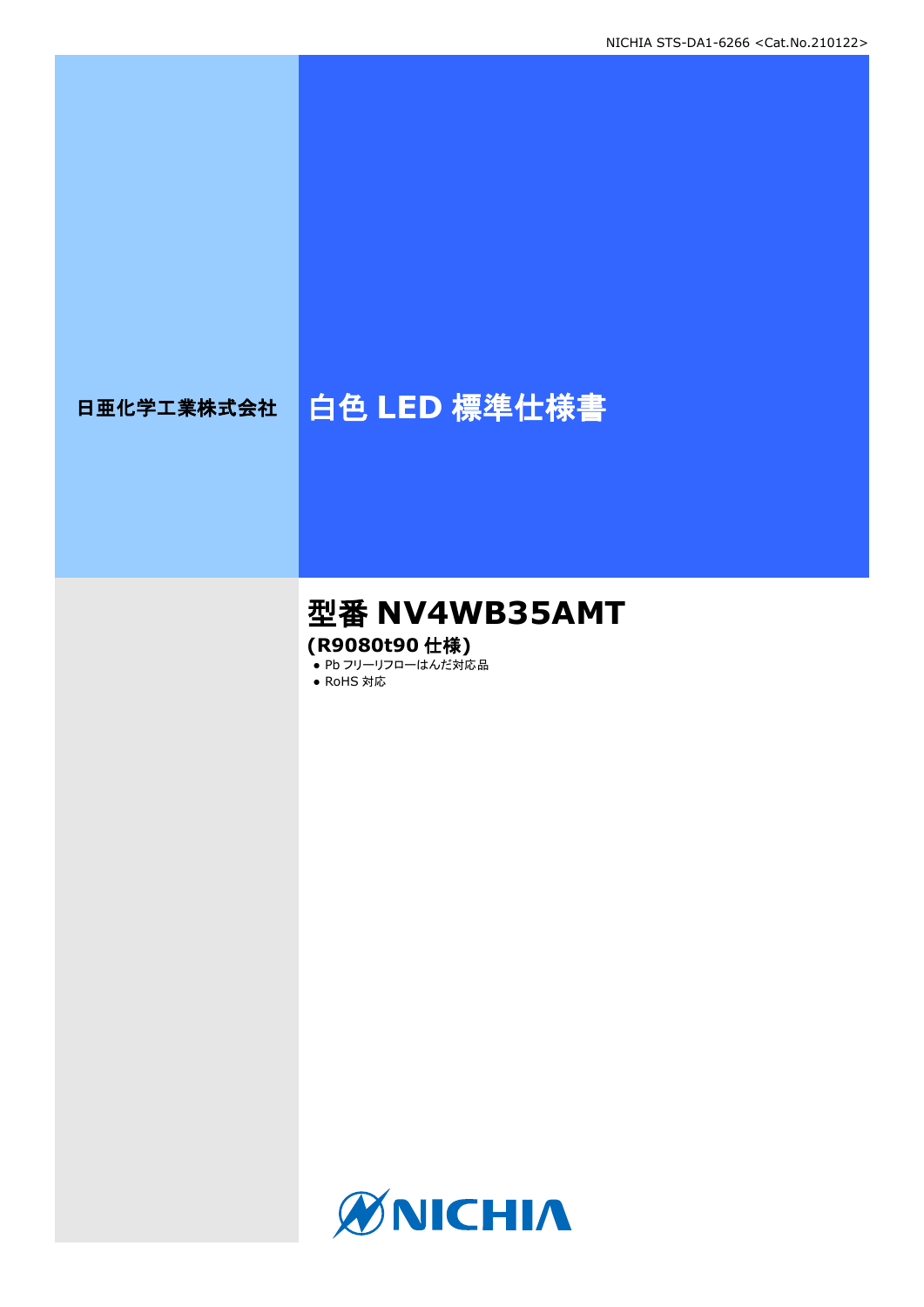## 規格

### (1) 絶対最大定格

| 項目        | 記号                           | 最大定格           |    |
|-----------|------------------------------|----------------|----|
| 順電流       | IF                           | 1800           |    |
| パルス順電流    | ${\rm I}_{\rm FP}$           | 2400           | mA |
| 逆電圧       | $V_{R}$                      | 10             | V  |
| 許容損失      | $P_D$                        | 11.3           | W  |
| 動作温度      | ${\mathsf T}_{\textsf{opr}}$ | $-40 \sim 100$ | °C |
| 保存温度      | $T_{\rm stq}$                | $-40 \sim 100$ | °C |
| ジャンクション温度 |                              | 150            | °C |

\* T<sub>1</sub>=25°C での値です。

\* IFP条件は、パルス幅 10ms 以下、デューティー比は 10%以下です。

\* IF、IFPは、ディレーティング特性を参照してください。

### (2) 特性

| 項目           |             |         | 記号                     | 条件             | 標準              | 最大                           | 単位   |
|--------------|-------------|---------|------------------------|----------------|-----------------|------------------------------|------|
| 順電圧          |             |         | VF                     | $I_F = 1400mA$ | 5.93            |                              | ٧    |
| 逆電流          |             |         | ${\rm I}_{\mathsf{R}}$ | $V_R = 10V$    |                 |                              | μA   |
|              | 光束          |         | $\Phi_{\rm v}$         | $I_F = 1400mA$ | 930             |                              | lm   |
|              | 光度          |         | $I_{v}$                | $I_F = 1400mA$ | 311             |                              | cd   |
| 演色性          |             | $R_{a}$ | $I_F = 1400mA$         | 93             | $\qquad \qquad$ | $\qquad \qquad \blacksquare$ |      |
| R9080t90 ランク | <b>TLCI</b> |         | Qa                     | $I_F = 1400mA$ |                 |                              | ۰    |
|              | 色度座標        | X       |                        | $I_F = 1400mA$ | 0.3287          | $\overline{\phantom{a}}$     |      |
|              |             |         | $I_F = 1400mA$         | 0.3417         |                 |                              |      |
| 熱抵抗          |             |         | $R_{\theta}$           |                | 1.5             | 2.8                          | °C/W |

\* TJ=25°C での値です。パルス駆動により測定しています。

\* 光学特性は、CIE 127:2007 に準拠した値です。

\* 色度座標は、CIE 1931 色度図に基づくものとします。

\* TLCI は TLCI-2012 に基づくものとします。

\* 熱抵抗 RθJSは、ダイスから TS測定ポイントまでの熱抵抗を表します。

\* 熱抵抗 RθJSは、JESD51-1 に準拠した Dynamic 法により測定しています。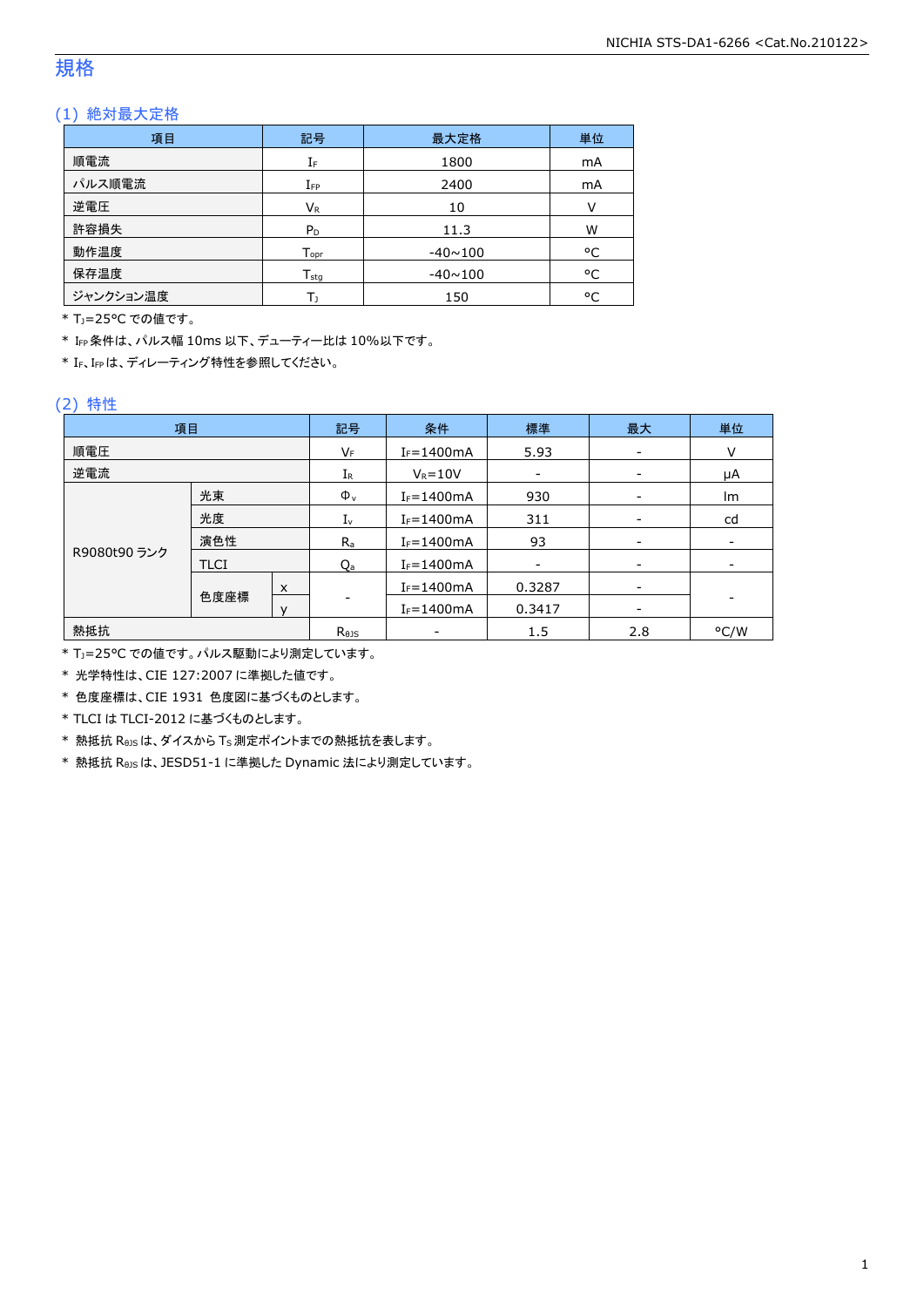# ランク分け

| 項目   | ランク                   |                | 条件             | 最小   | 最大   | 単位     |
|------|-----------------------|----------------|----------------|------|------|--------|
|      | L8                    |                |                | 6.0  | 6.3  | $\vee$ |
| 順電圧  | K                     |                | $I_F = 1400mA$ | 5.6  | 6.0  |        |
| 逆電流  |                       |                | $V_R = 10V$    | -    | 5    | μA     |
|      | E1000<br>E900<br>E800 |                | $I_F = 1400mA$ | 1000 | 1100 | lm     |
| 光束   |                       |                |                | 900  | 1000 |        |
|      |                       |                |                | 800  | 900  |        |
|      |                       | $R_{a}$        |                | 90   |      |        |
| 演色性  | R9080t90              | R <sub>9</sub> | $I_F = 1400mA$ | 80   | -    |        |
| TLCI |                       | $Q_{a}$        | $I_F = 1400mA$ | 90   |      |        |

### 色度範囲(IF=1400mA)

色度座標は中央値より MacAdam 楕円 3 ステップ範囲内となります。

|            |          | ランク      |
|------------|----------|----------|
|            |          | sm573    |
| 色温度値(単位:K) | $T_{CP}$ | 5700     |
|            | x        | 0.3287   |
| 色度座標中央値    | ν        | 0.3417   |
| 短辺         | a        | 0.003087 |
| 長辺         | b        | 0.007809 |
| 回転角度       | Φ        | $-31.56$ |

#### 色度座標は中央値より MacAdam 楕円 5 ステップ範囲内となります。

|              |                   | ランク      | ランク     | ランク     | ランク     | ランク     | ランク     |  |  |
|--------------|-------------------|----------|---------|---------|---------|---------|---------|--|--|
|              |                   | sm5750a  | sm5750b | sm5750c | sm5750d | sm5750e | sm5750f |  |  |
| 色温度値(単位:K)   | $T_{\mathsf{CP}}$ |          | 5700    |         |         |         |         |  |  |
| x<br>色度座標中央値 |                   | 0.3287   |         |         |         |         |         |  |  |
|              |                   | 0.3417   |         |         |         |         |         |  |  |
| 短辺           | a                 | 0.005145 |         |         |         |         |         |  |  |
| 長辺           | b                 | 0.013015 |         |         |         |         |         |  |  |
| 回転角度         | Φ                 | $-31.56$ |         |         |         |         |         |  |  |

\* TJ=25°C での値です。パルス駆動により測定しています。

- \* 順電圧は±0.07V の公差があります。
- \* 光束は±6%の公差があります。
- \* 演色性 Raは±2 の公差があります。
- \* 演色性 R9は±6.5 の公差があります。
- \* TLCI Qaは±3 の公差があります。
- \* 色度は±0.004 の公差があります。
- \* 1 注文単位に対して上記のランクを納入します。又、その納入比率は問わないものとします。

#### MacAdam 楕円分割の定義

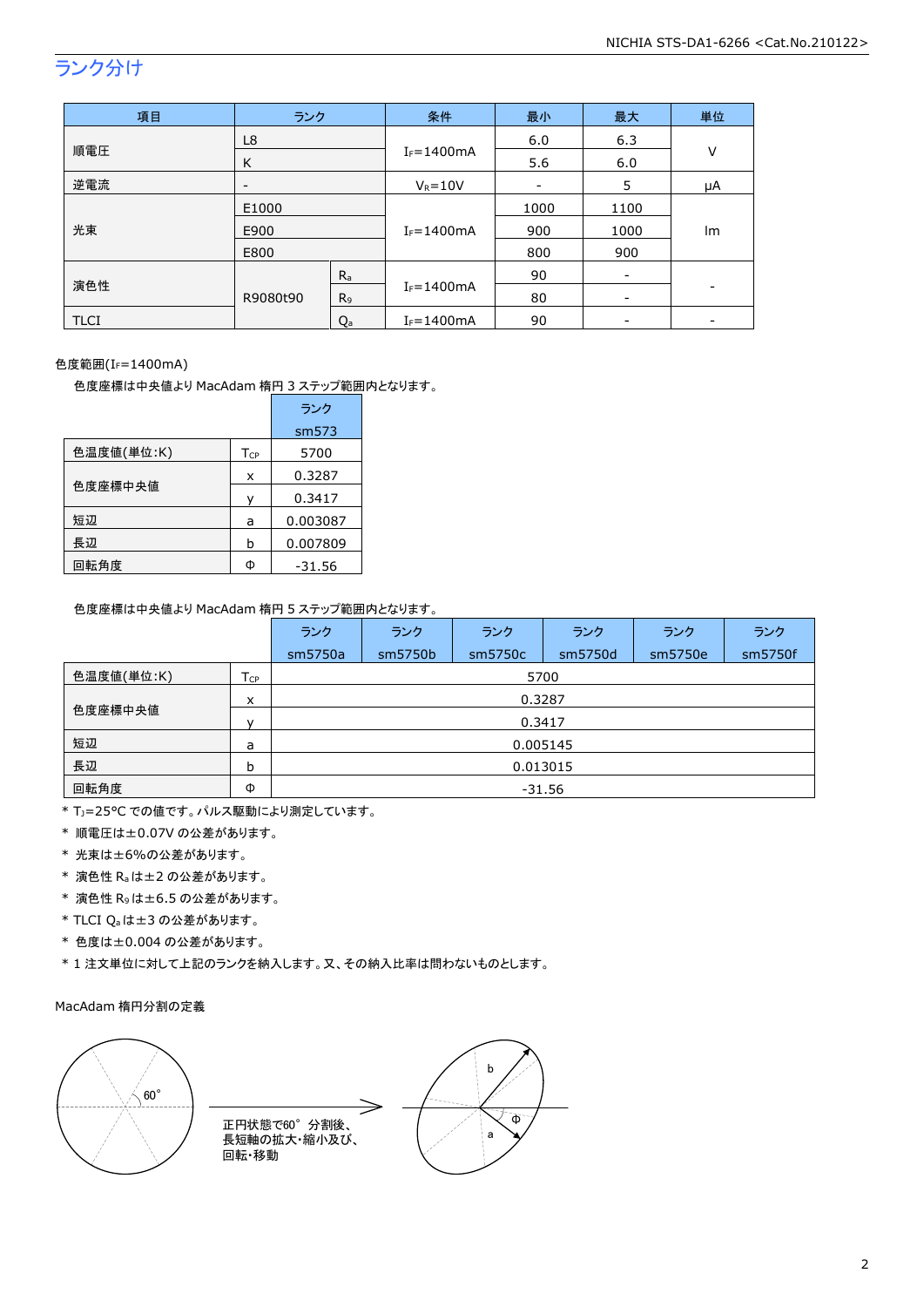色度図

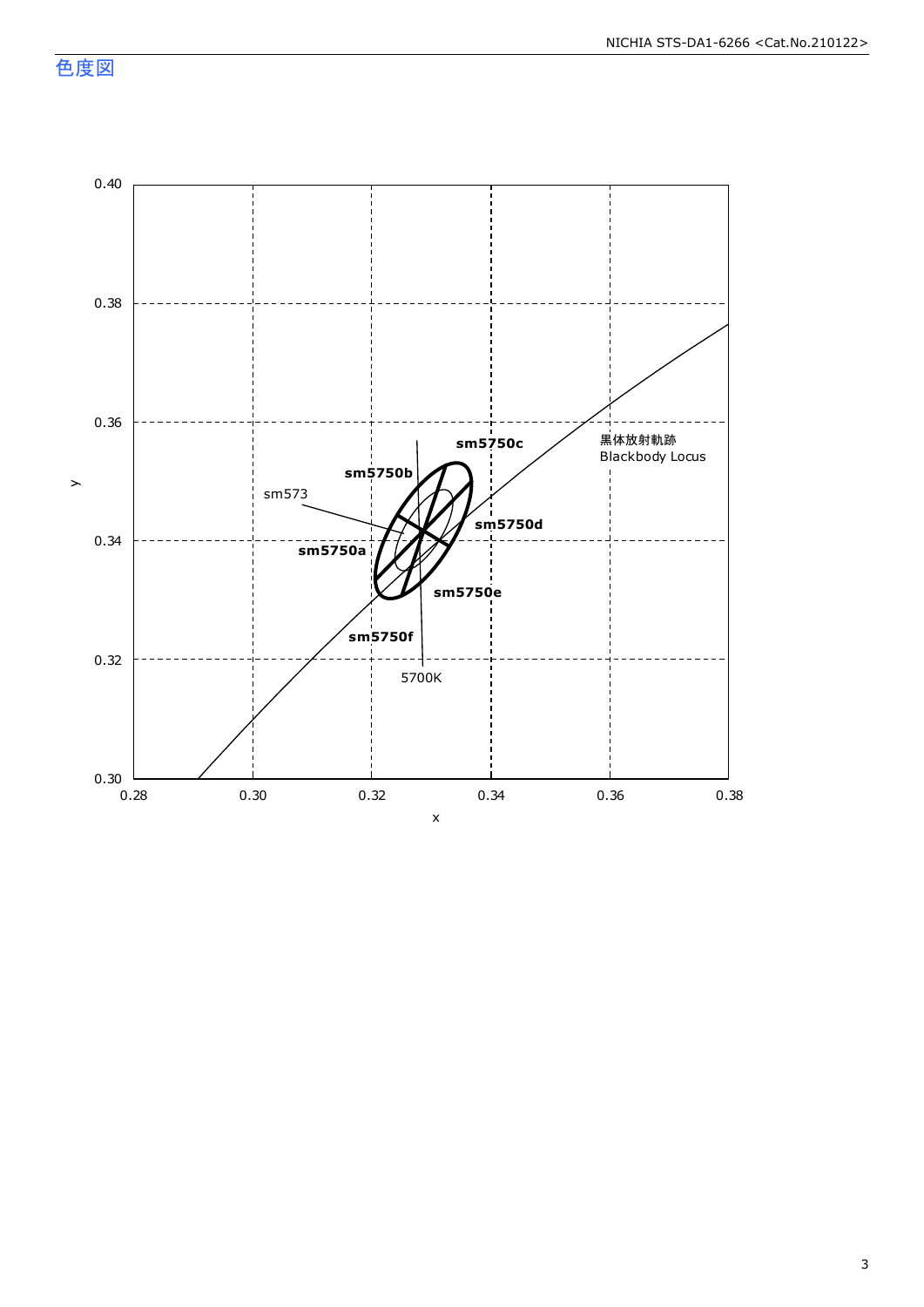### 外形寸法

This product complies with RoHS Directive. \* 本製品はRoHS指令に適合しております。

No. STS-DA7-17650 Part No. NV4WB35AM

(単位 Unit: mm) (単位 Unit: mm, 公差 Tolerance: ±0.2)









| 項目 Item                                           | 内容 Description                                                           |
|---------------------------------------------------|--------------------------------------------------------------------------|
| パッケージ材質<br>Package Materials                      | セラミックス<br>Ceramics                                                       |
| 封止樹脂材質<br><b>Encapsulating Resin</b><br>Materials | シリコーン樹脂<br>(拡散剤+蛍光体入り)<br>Silicone Resin<br>(with diffuser and phosphor) |
| 雷極材質<br><b>Electrodes Materials</b>               | 余メッキ<br>Au-plated                                                        |
| 質量<br>Weight                                      | 0.033q(TYP)                                                              |



\* 本図は色度ランクs m57x(ランク座標範囲内の特別ランクを含む)、演色性ランクR9080t90に対応しています。 The graphs above show the characteristics for sm57x, R9080t90 LEDs, including sub-bins, of this product.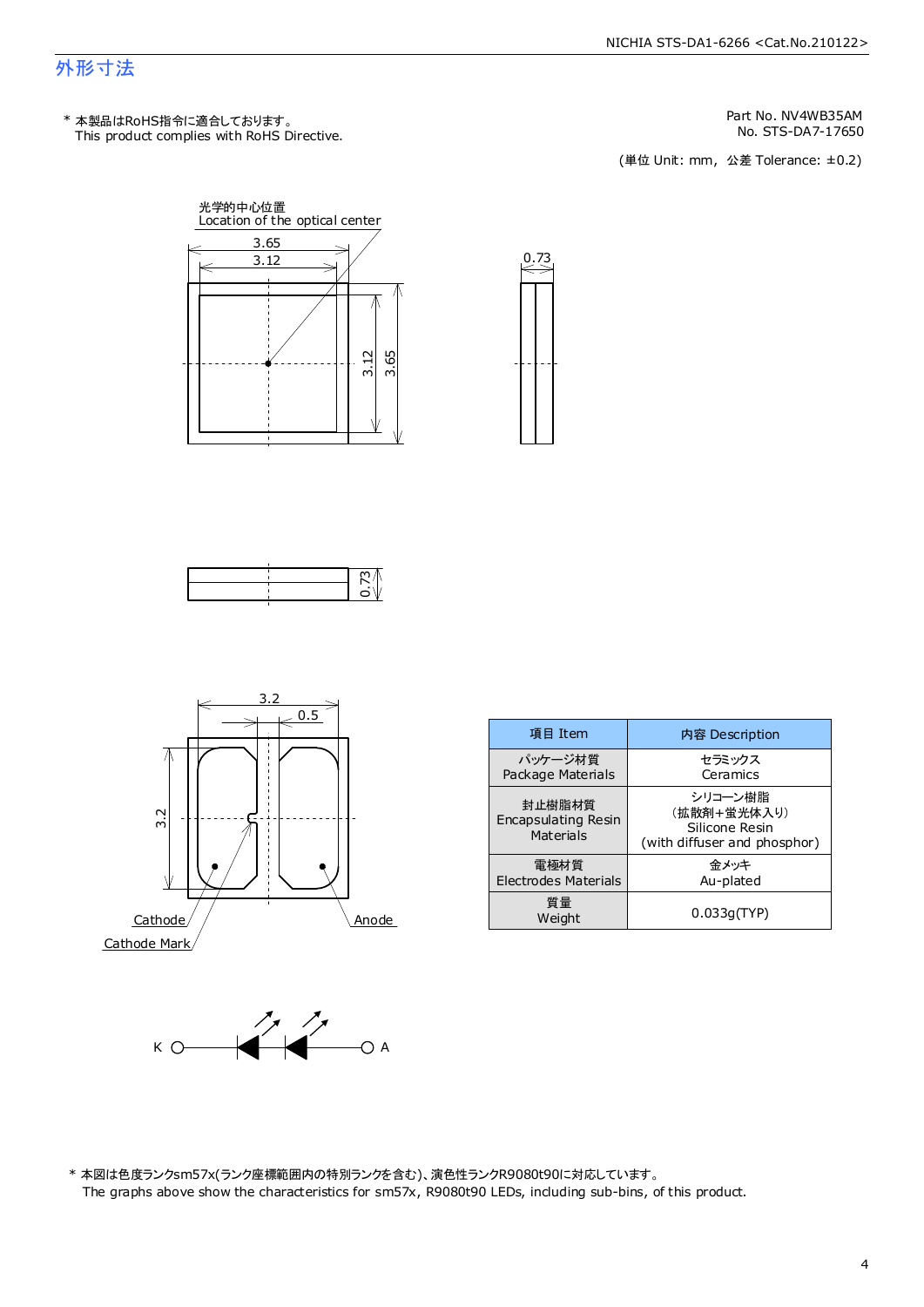# はんだ付け

● リフロー推奨条件(Pb フリーはんだ使用時)



● 推奨取り付けパターン



(単位 Unit: mm)

- \* 本製品は、リフロー対応品です。ディップはんだ、手はんだについては保証できません。
- \* リフローはんだは 2 回までとして下さい。
- \* ピーク温度からの冷却温度勾配が緩やかになるように配慮して、急冷却を避けて下さい。
- \* 大気リフローの場合、リフロー時の熱や雰囲気の影響により、光学的劣化を起こすことがあります。リフローに際しては、窒素リフローを推奨します。
- \* 本製品は、封止材料にシリコーン樹脂を用いているため、上面の封止部が柔らかく、力が加わると傷、欠け、剥がれ、製品の変形、断線や信頼性に影響 を及ぼす恐れがあります。封止部に圧力を加えないで下さい。
- \* 実装機を使用する場合は、本製品にあった吸着ノズルを選定下さい。
- \* 基本的にはんだの取り付け後の修正は行わないで下さい。やむをえず修正する場合は、ホットプレートを使用して下さい。また、事前に修正による特性の 劣化のなきことを確認の上行って下さい。
- \* はんだ付け時、加熱された状態で LED にストレスを加えないで下さい。
- \* あくまで推奨ランドは LED を問題無く取り付けられるランドサイズとなっています。高密度実装などで実装精度が必要となる場合は、それに適したランド形 状を検討下さい。
- \* フラックスを使用する場合はノンハロゲンタイプを推奨します。また LED に直接フラックスがかかるような工程設計は行わないで下さい。
- \* 取り付けパターンに対して、はんだ種類及びはんだ塗布量が問題ないことを事前に確認して下さい。
- \* 電極パターンが全てパッケージの裏面にあるため、はんだ部が外観では確認できません。貴社にてはんだ条件を充分に確認の上でご使用下さい。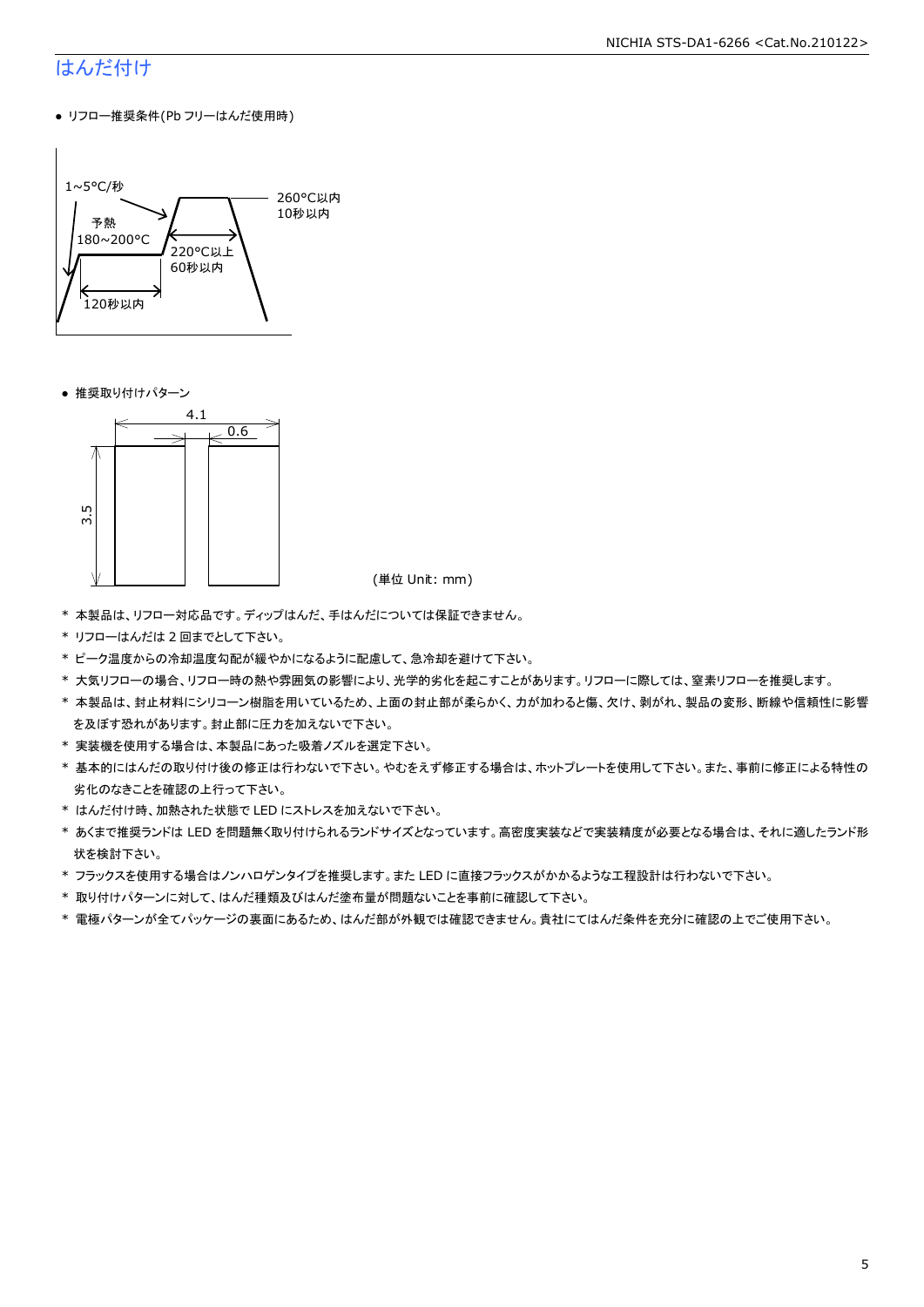# テーピング仕様

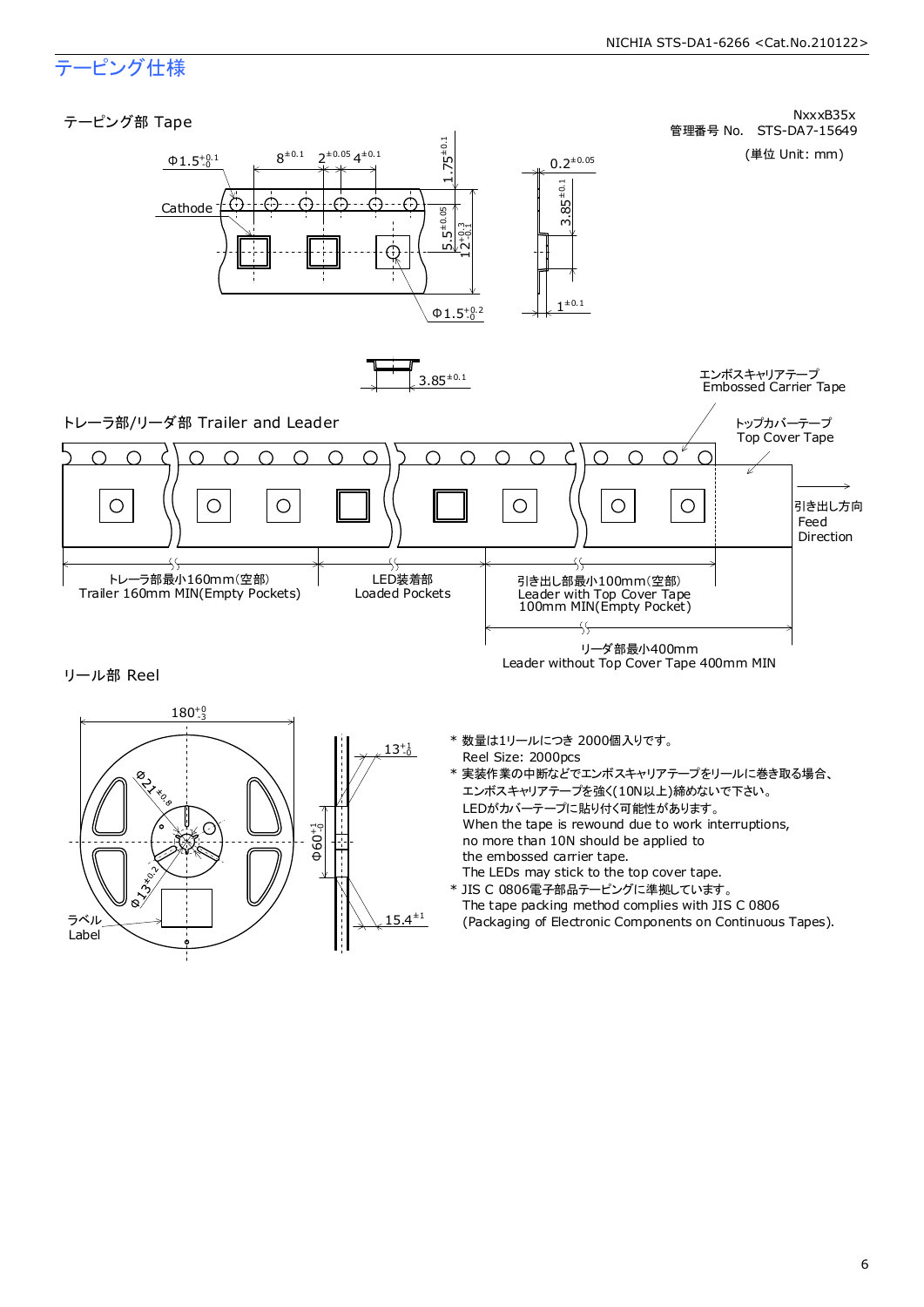### 梱包仕様

Reels are shipped with desiccants in heat-sealed moisture-proof bags. シリカゲルとともにリールをアルミ防湿袋に入れ、熱シールにより封をします。

No. STS-DA7-0006F Part No. Nxxxxxxx



Label ラベル ØNICHIA XXXX LED YMxxxx-RRR PCS<br>RoHS NICHIA CORPORATION 491 OKA, KAMINAKA, ANAN, TOKUSHIMA, JAPAN

Moisture-proof bags are packed in cardboard boxes with corrugated partitions. アルミ防湿袋を並べて入れ、ダンボールで仕切ります。





- 客先型名を\*\*\*\*\*\*\*\*で示します。<br>客先型名が設定されていない場合は空白です。 If not provided, it will not be indicated on the label. \*\*\*\*\*\*\* is the customer part number.
- For details, see "LOT NUMBERING CODE" in this document. ロット表記方法についてはロット番号の項を<br>参照して下さい。 \*
- The label does not have the RANK field for un-ranked products. ランク分けがない場合はランク表記はありません。 \*
- Products shipped on tape and reel are packed in a moisture-proof bag. They are shipped in cardboard boxes to protect them from external forces during transportation. 本製品はテーピングしたのち、輸送の衝撃から保護するためダンボールで梱包します。 \*
- Do not drop or expose the box to external forces as it may damage the products. 取り扱いに際して、落下させたり、強い衝撃を与えたりしますと、製品を損傷させる原因になりますので注意して下さい。 \*
- Do not expose to water. The box is not water-resistant. ダンボールには防水加工がされておりませんので、梱包箱が水に濡れないよう注意して下さい。 \*
- \* Using the original package material or equivalent in transit is recommended. 輸送、運搬に際して弊社よりの梱包状態あるいは同等の梱包を行って下さい。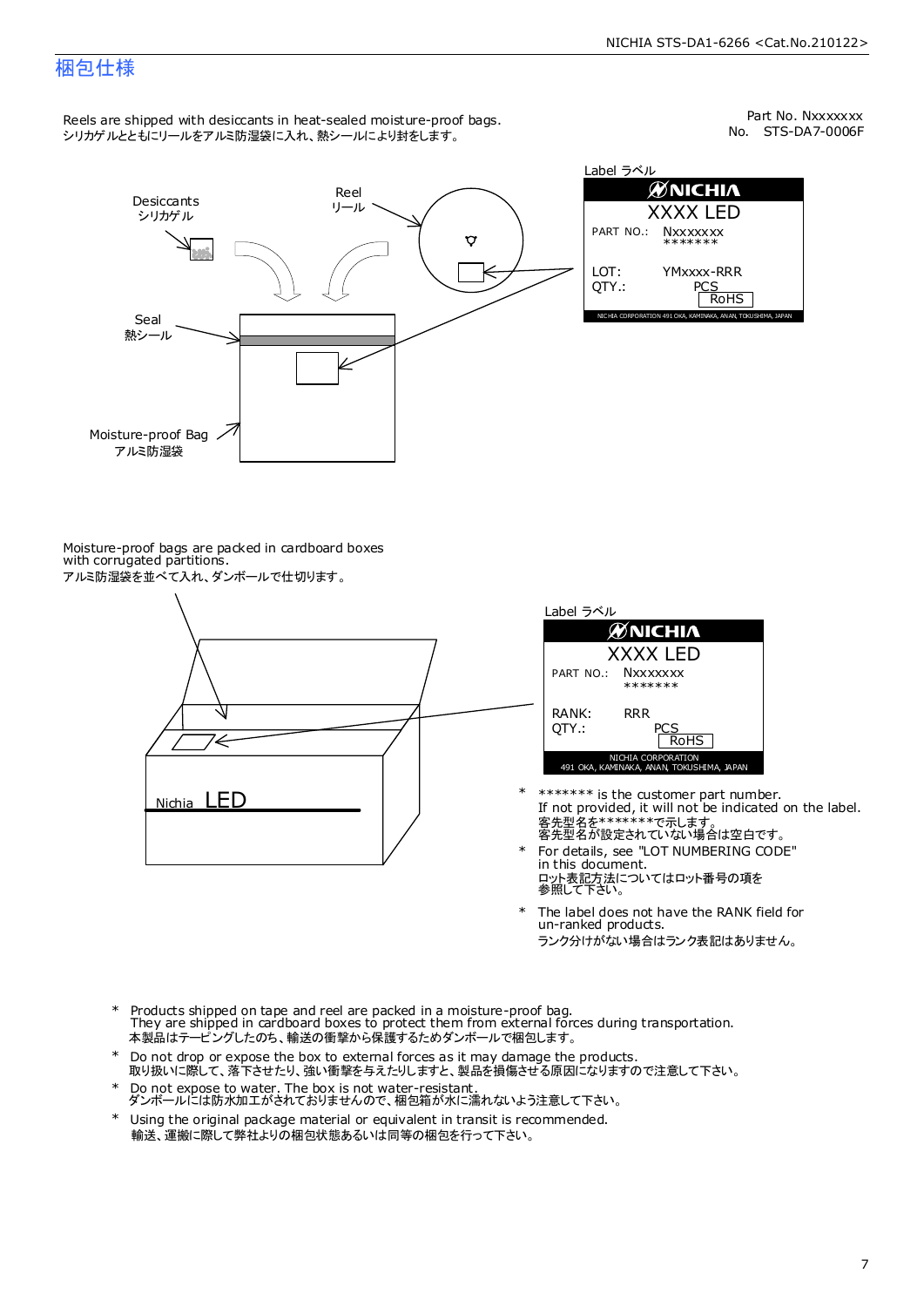# ロット番号

ロット番号は以下のように英数字で表記します。

- YMxxxx RRR
- Y 製造年

| 年    |   |
|------|---|
| 2020 | Κ |
| 2021 |   |
| 2022 | м |
| 2023 | Ν |
| 2024 | ი |
| 2025 | P |

#### M - 製造月

| 月 | M | 月  | M |
|---|---|----|---|
|   |   |    |   |
|   |   | 8  | 8 |
| ∍ |   | 9  | q |
|   |   | 10 | A |
|   |   |    | R |
| 6 | F | 12 |   |

xxxx-当社管理番号

RRR-色度ランク、光束ランク、順電圧ランク、演色性ランク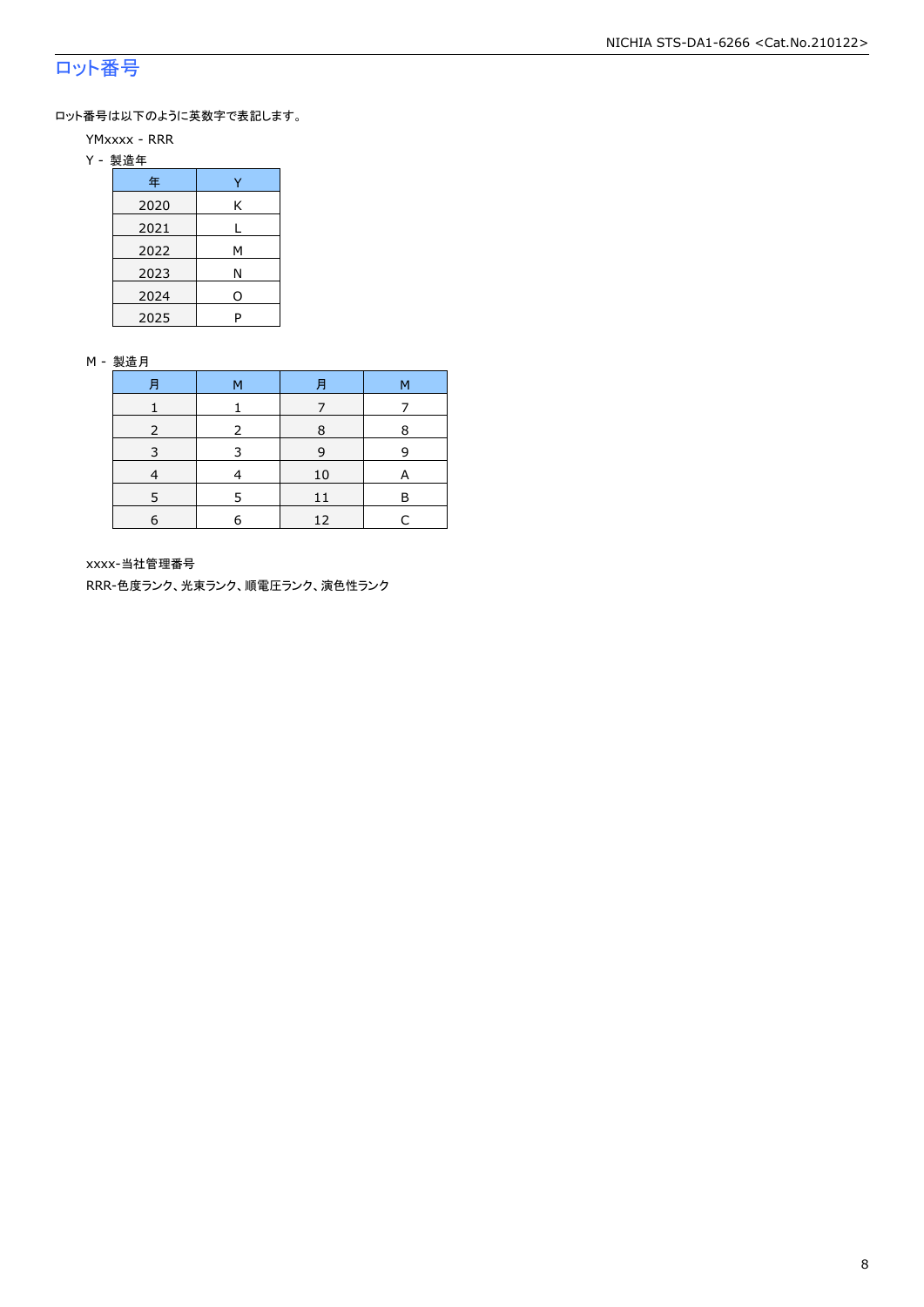# ディレーティング特性

Part No. NV4WB35AM No. STS-DA7-15747A



#### **Solder Temperature(Cathode Side) vs Allowable Forward Current** はんだ接合部温度**(**カソード側**)-**許容順電流特性



#### **Duty Ratio vs Allowable Forward Current** デューティー比**-**許容順電流特性

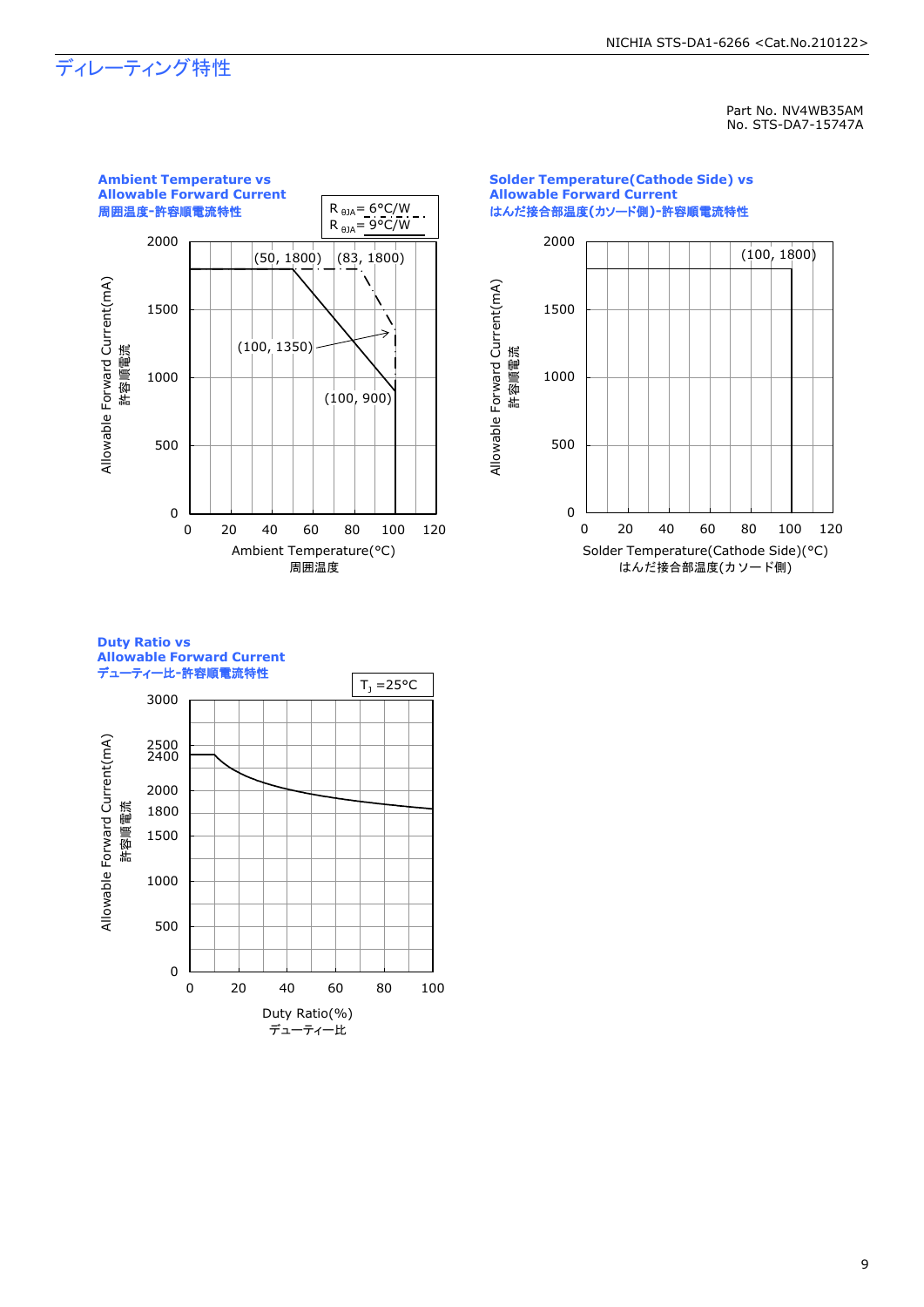#### NICHIA STS-DA1-6266 <Cat.No.210122>

# 光学特性

\* All characteristics shown are for reference only and are not guaranteed. 本特性は参考です。

# Part No. NV4WB35AM

\* The following graphs show the characteristics measured in pulse mode. パルス駆動により測定しています。

No. STS-DA7-17651





<sup>\*</sup> The graphs above show the characteristics for R9080t90 LEDs of this product. 本特性は演色性ランクR9080t90に対応しています。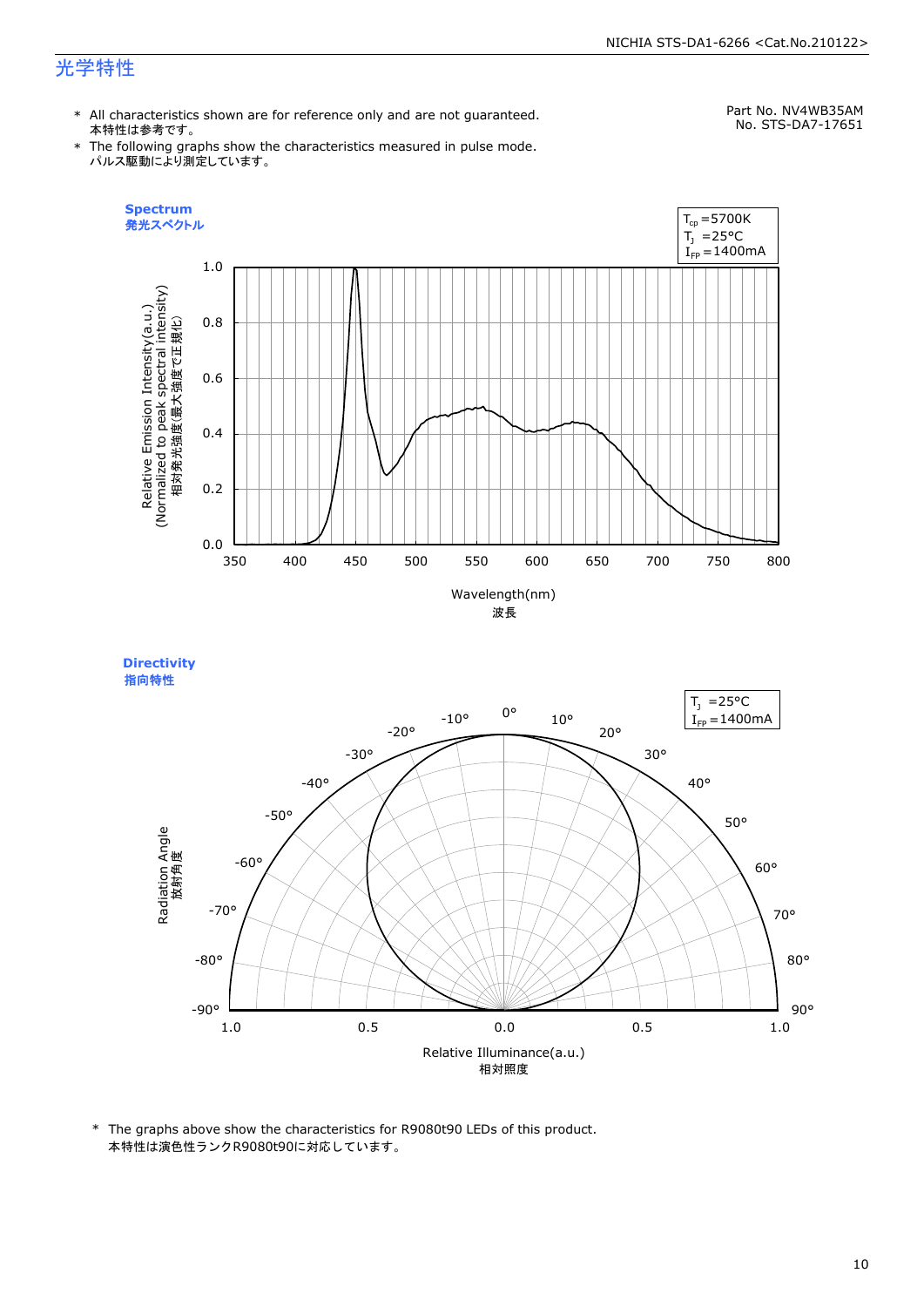## 電流温度特性

\* All characteristics shown are for reference only and are not guaranteed. 本特性は参考です。

Part No. NV4WB35AM No. STS-DA7-17652

\* The following graphs show the characteristics measured in pulse mode. パルス駆動により測定しています。





ジャンクション温度

順電流**-**相対光束特性



\* The graphs above show the characteristics for sm57x, R9080t90 LEDs, including sub-bins, of this product. 本特性は色度ランクsm57x(ランク座標範囲内の特別ランクを含む)、演色性ランクR9080t90に対応しています。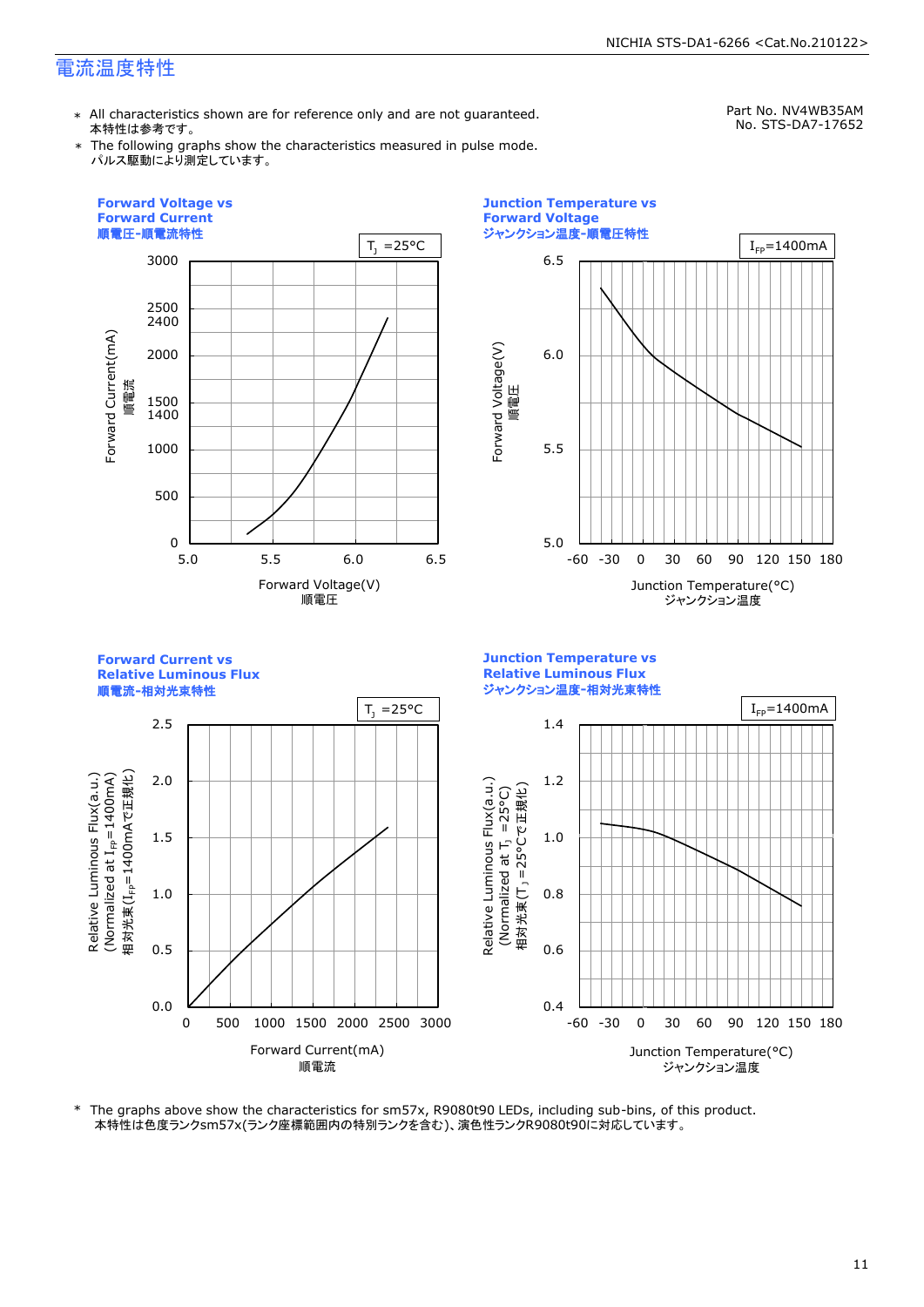### 電流温度特性

- \* All characteristics shown are for reference only and are not guaranteed. 本特性は参考です。
- \* Ine following graphs show th<br>、パルス駆動により測定しています。 The following graphs show the characteristics measured in pulse mode.

Part No. NV4WB35AM No. STS-DA7-17653





\* The graphs above show the characteristics for R9080t90 LEDs of this product. 本特性は演色性ランクR9080t90に対応しています。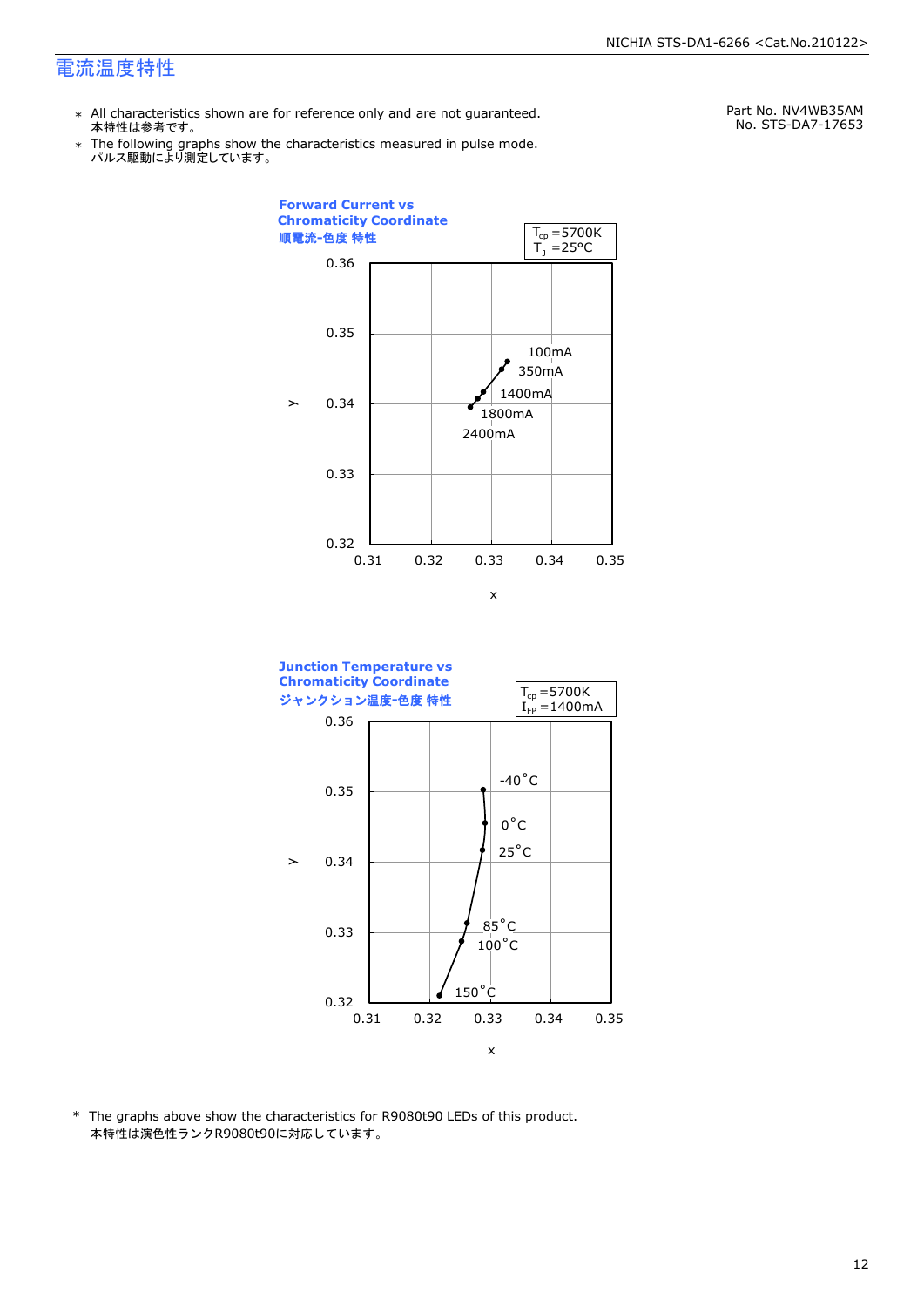# 信頼性

### (1) 試験項目と試験結果

| 試験項目      | 参照規格                            | 試験条件                                                        | 試験時間     | 故障判定<br>基準 No. | 故障数/試験数 |
|-----------|---------------------------------|-------------------------------------------------------------|----------|----------------|---------|
| はんだ耐熱性    | JEITA ED-4701                   | T <sub>sld</sub> =260°C, 10 秒, 2 回                          |          |                |         |
| (リフローはんだ) | 300 301                         | (前処理 30°C, 70%, 168 時間)                                     |          | #1             | 0/22    |
| はんだ付け性    | <b>JEITA ED-4701</b>            | $T_{\text{std}} = 245 \pm 5^{\circ}$ C, 5秒                  |          |                |         |
|           | 303 303A                        | 鉛フリーはんだ(Sn-3.0Ag-0.5Cu)                                     |          | #2             | 0/22    |
| 熱衝撃(気相)   |                                 | -40°C(15 分)~100°C(15 分)                                     | 100 サイクル | #1             | 0/22    |
| 温湿度サイクル   | <b>JEITA ED-4701</b><br>200 203 | 25°C~65°C~-10°C, 90%RH<br>24 時間/1 サイクル                      | 10 サイクル  | #1             | 0/22    |
| 高温保存      | JEITA ED-4701<br>200 201        | $T_A = 100^{\circ}C$                                        | 1000 時間  | #1             | 0/22    |
| 高温高湿保存    | <b>JEITA ED-4701</b><br>100 103 | TA=60°C, RH=90%                                             | 1000 時間  | #1             | 0/22    |
| 低温保存      | JEITA ED-4701<br>200 202        | $T_A = -40$ °C                                              | 1000 時間  | #1             | 0/22    |
| 連続動作      |                                 | $T_A = 25$ °C, I <sub>F</sub> =1600mA<br>試験基板は下記注記参照        | 1000 時間  | #1             | 0/22    |
| 高温連続動作    |                                 | T <sub>A</sub> =85°C, I <sub>F</sub> =1000mA<br>試験基板は下記注記参照 | 1000 時間  | #1             | 0/22    |
| 高温高湿連続動作  |                                 | 60°C, RH=90%, IF=1400mA<br>試験基板は下記注記参照                      | 500 時間   | #1             | 0/22    |
| 低温連続動作    |                                 | $T_A = -40$ °C, I <sub>F</sub> =1400mA<br>試験基板は下記注記参照       | 1000 時間  | #1             | 0/22    |

注記:

1) 試験基板:Al t=1.5mm、銅箔 t=0.105mm、熱抵抗 RθJA≈9°C/W

2) 測定は LED が常温に戻ってから行います。

### (2) 故障判定基準

| 基準 No. | 項目                  | 条件                     | 判定基準            |
|--------|---------------------|------------------------|-----------------|
|        | 順電圧(VF)             | $I_F = 1400 \text{mA}$ | >初期値×1.1        |
| #1     | 光束(Φ <sub>v</sub> ) | $I_F = 1400$ mA        | <初期値×0.7        |
|        | 逆電流(IR)             | $V_R = 10V$            | >初期値×2.0        |
| #2     | はんだぬれ性              | -                      | はんだぬれ面積率が 95%未満 |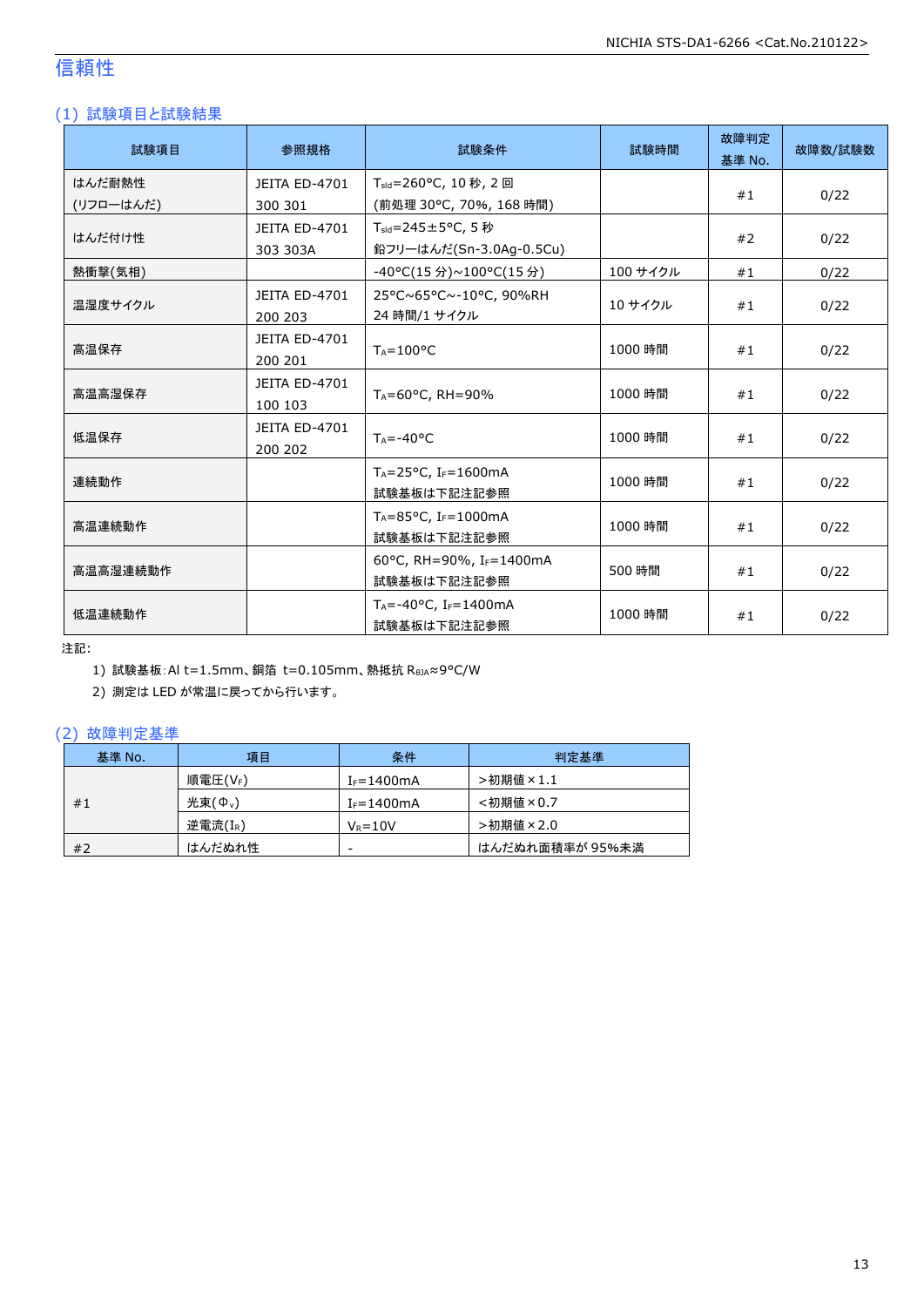### 注意事項

#### (1) 保管

|       | 条件        | 温度                   | 湿度       | 期間        |
|-------|-----------|----------------------|----------|-----------|
|       | アルミ防湿袋開封前 | 30°C 以下              | 90%RH 以下 | 納入日より1年以内 |
| 保管    | アルミ防湿袋開封後 | 30°C 以下              | 70%RH 以下 | 168 時間以内  |
| ベーキング |           | $65 \pm 5^{\circ}$ C | -        | 24 時間以上   |

● 本製品は、MSL3 に相当します。MSL については IPC/JEDEC STD-020 をご確認下さい。

- 本製品は、パッケージに吸収された水分がはんだ付け時の熱で気化膨張することにより、界面の剥離が発生し光学的劣化を起こす可能性があります。そ のためお客様にて実装するまでの、吸湿量を最小限に抑えるため防湿梱包を実施しております。アルミ防湿袋に入っているシリカゲルは吸湿が進むと青 色から赤色へ変色します。
- アルミ防湿袋を開封後は上記の条件を越えないようにはんだ付けを完了下さい。万一未使用の LED が残った場合は、シリカゲル入り密閉容器等で保管 下さい。なお当社防湿袋に戻し、再封印することを推奨します。
- 保管期間を過ぎた場合は、ベーキング処理を施して下さい。また、保管期間内に同封してあるシリカゲルの青色が無くなった場合も、同様にベーキングを お願いします。ベーキングは 1 回までとします。
- 電極部分は、金メッキが施されております。腐食性ガス等を含む雰囲気にさらされますと、メッキ表面が変質し、はんだ付け性に問題が生じる事がありま す。保管時は密閉容器等で保管して下さい。なお当社防湿袋に戻し、再封印することを推奨します。
- 実機に使用する部材(パッキン、接着剤など)については、メッキ表面への影響を考慮して、硫黄成分を含有しているものの使用を避けて下さい。メッキの 表面異常は、導通・接続不良に繋がる可能性があります。また、パッキンを使用する場合は、シリコーンゴム材質のものを推奨します。その際、低分子量 のシロキサンによる機器の接点不良に注意して下さい。
- 急激な温度変化のある場所では、結露が起こりますので温度変化の少ない場所に保管して下さい。
- 埃の多い環境での保管は避けて下さい。
- 直射日光や室温を超えるような環境に長期間さらさないで下さい。

#### (2) 使用方法

● LED 毎に絶対最大定格を超えないように回路設計を行って下さい。LED 毎に定電流駆動することを推奨致します。また定電圧駆動する場合は、(A)の回 路は LED の順電圧の影響により LED に流れる電流がばらつく可能性がありますので、(B)の回路を推奨します。



- 本製品は、順方向電流駆動でご使用下さい。また、非点灯時には順逆とも電圧がかからないように配慮下さい。特に逆電圧が連続的に加わる状態は、マ イグレーションを発生させる可能性があり、素子にダメージを与える場合がありますので避けて下さい。長時間使用しない場合は、安全のために必ず主電 源スイッチを切って下さい。
- 本製品は LED の諸特性が安定する定格電流の 10%以上でご使用されることを推奨します。
- マトリックス動作をさせる際は、素子にかかる逆方向電圧が最大定格を超えないように注意下さい。
- 雷サージなどの過電圧が LED に加わらないようにして下さい。
- 屋外で使用される場合は、十分な防水対策、湿度対策、塩害対策を施してご使用下さい。

#### (3) 取り扱い上の注意

- 素手で本製品を取り扱わないで下さい。表面が汚れ、光学特性に影響を及ぼすことがあります。また場合によっては、製品の変形や断線が起こり、不灯 の原因になることがあります。
- ピンセットで本製品を取り扱う場合は、製品へ過度な圧力を掛けないようにして下さい。樹脂部の傷、欠け、剥がれ、製品の変形や断線が起こり、不灯の 原因となります。
- 本製品を落下させてしまった場合には、製品の変形などが発生することがありますのでご注意下さい。
- 本製品の実装後に基板は積み重ねしないで下さい。実装した基板を重ねると、基板が樹脂部に衝撃を与え樹脂部の傷、欠け、剥がれ、変形・断線、LED 剥がれが発生し、不灯の原因になります。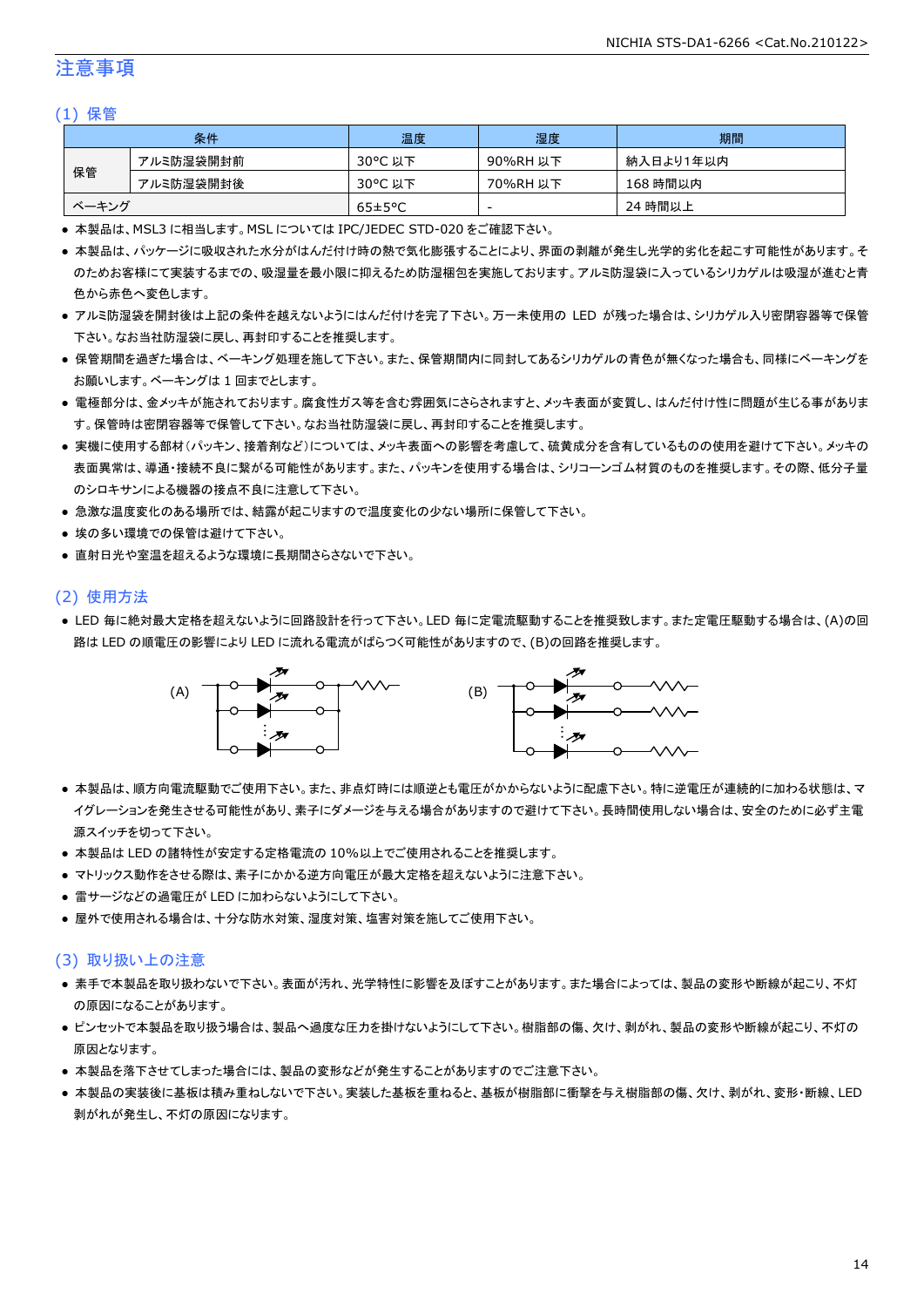#### (4) 設計上の注意

- LED を基板にはんだ付けした後の基板分割工程などで基板が曲がると、パッケージ割れが発生することがありますので基板のたわみやねじりに対して極 力ストレスの加わらないような LED 配置にして下さい。
- 基板分割部では LED の取り付け位置によって機械的ストレスが変化しますので、最もストレスが加わらないような位置に配置して下さい。
- 基板分割時は、手割りを避け、専用治具にて行って下さい。
- アルミ基板を使用する際には事前検証を十分行って下さい。使用時の熱ストレスによりはんだクラックが発生する恐れがあります。
- LED 周辺で使用する部材(筐体、パッキン、接着剤、2 次レンズ、レンズカバーなど)から放出された揮発性有機化合物は、LED のレンズや封止樹脂を透 過する可能性があります。特に密閉状態では、これらの揮発性有機化合物が熱や光子エネルギーにさらされると変色が起こり LED の光出力が大幅に低 下したり、色ずれが発生する可能性があります。また、空気の循環をよくすることで、光出力の低下や色ズレが改善されることがあります。密閉状態でご使 用される場合は、実機点灯試験による光学評価で異常なきことの確認をお願いします。
- LED の色度、演色性等の各種特性は実機の状態、実装、使用条件や経時により変化します。実使用上での特性等の変化につきましては、検証および確 認のうえ、ご使用いただきますようお願いします。

#### (5) 静電気に対する取り扱い

● 本製品は静電気やサージ電圧に敏感で、素子の損傷や信頼性低下を起こすことがあります。取り扱いに際しては、以下の例を参考に静電気対策を十分 行って下さい。

リストストラップ、導電性衣類、導電靴、導電性床材等による電荷の除去

作業区域内の装置、治具等の接地による電荷の除去

- 導電性材料による作業台、保管棚等の設置
- 使用機器、治具、装置類や作業区域内は適切に接地をして下さい。また、実装される機器等についてもサージ対策の実施を推奨します。
- 治具、装置類にガラスやプラスチックなどの絶縁体を使用される場合は以下の例を参考に対策を十分行って下さい。

```
 導電性材料による導電化
加湿による帯電防止
除電器(イオナイザ)による電荷の中和
```
- 本製品を機器に実装後、特性検査をする際には、静電気による損傷の有無も併せて確認して頂くようお願いします。電流を下げて(2mA 以下推奨)順電 圧検査を実施することで、損傷の有無は検出できます。
- 損傷した LED には、リーク電流が著しく大きくなる、順方向の立ち上がり電圧が低下する等の異常が現れます。 不合格判定基準: (VF<4.0V at IF=1.0mA)

#### (6) 熱の発生

- 本製品をご使用の際は、熱の発生を考慮して下さい。通電時の素子の温度上昇は、実装する基板の熱抵抗や本製品の集合状態により変化します。熱の 集中を避け、本製品周囲の環境条件により最大ジャンクション温度(T」)を超えることがないよう配慮下さい。
- 本製品周囲の温度条件(TA)により使用電流を決め放熱等の処理を施して下さい。
- 熱飽和時の温度についての関係は、次の2つの式で表されます。

1)  $T_J = T_A + R_{\theta JA} \cdot W$  2)  $T_J = T_S + R_{\theta JS} \cdot W$ \*TJ=ジャンクション温度: °C、TA=周囲温度: °C

TS=はんだ接合部温度(カソード側): °C

RθJA=ダイスから周囲空気までの熱抵抗: °C/W

RθJS=ダイスから TS測定ポイントまでの熱抵抗: °C/W

```
W=投入電力(I<sub>F</sub>×V<sub>F</sub>): W
```